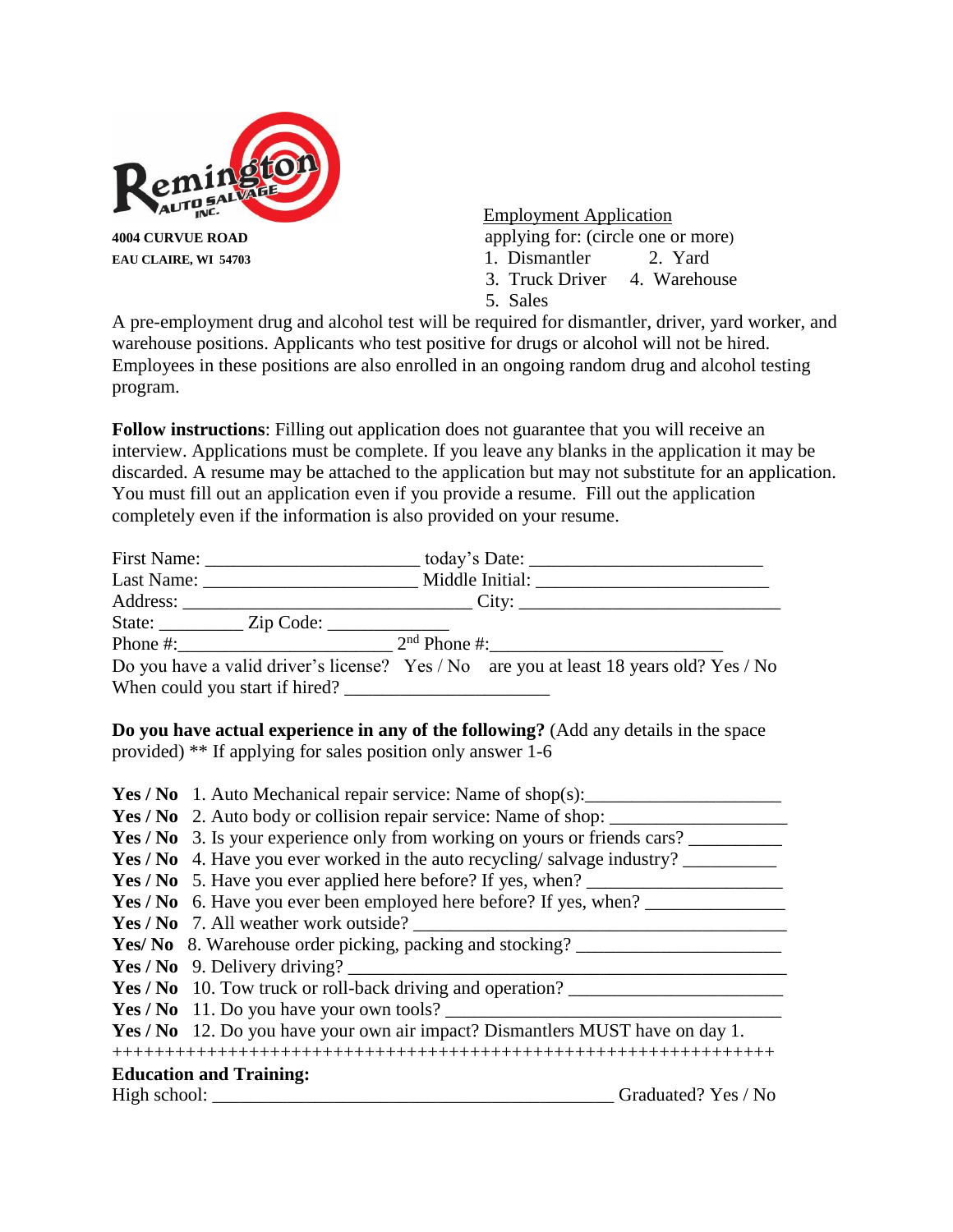| College or trade school: | Graduated? Yes / No |
|--------------------------|---------------------|
| Military service:        |                     |
| Other training:          |                     |

**Please list some references:** By listing references here you grant permission to us to contact them.

|                                  | Relationship to you: (boss, co-worker, teacher, etc.) ___________________________                                                                                                                  |
|----------------------------------|----------------------------------------------------------------------------------------------------------------------------------------------------------------------------------------------------|
|                                  |                                                                                                                                                                                                    |
|                                  | Relationship to you (boss, co-worker, teacher, etc.) ___________________________                                                                                                                   |
|                                  |                                                                                                                                                                                                    |
|                                  | Relationship to you (boss, co-worker, teacher, etc.) ___________________________                                                                                                                   |
|                                  | What starting hourly (or equivalent) pay rate are you seeking? _________________                                                                                                                   |
| <b>Attendance and Tardiness:</b> |                                                                                                                                                                                                    |
|                                  | How many different jobs have you had in the last 5 years? _______________________                                                                                                                  |
|                                  | How often have you been late for a job in the last 2 years?                                                                                                                                        |
|                                  | How many days have you been absent from a job in the last 2 years not including paid time off /                                                                                                    |
|                                  | How would you describe your attendance and tardiness history?                                                                                                                                      |
|                                  | ___ Outstanding- Never late or absent for many years                                                                                                                                               |
|                                  | Excellent-Late or absent less than 3 times per year                                                                                                                                                |
|                                  | __ Good- Late less than 6 time per year and absent less than 3 times per year                                                                                                                      |
|                                  | __ Average- Late less than 8 times per year and absent less that 4 times per year<br>Less than average. Reason                                                                                     |
|                                  |                                                                                                                                                                                                    |
|                                  | We require a record of your last 5 years employment. Please fill in each section below for all                                                                                                     |
|                                  | jobs you have had I the last 5 years. There are 4 sections. If you have had more than 4 jobs in the                                                                                                |
|                                  | last 5 years, please make additional copies of these pages. If there are any gaps where you were<br>unemployed for an extended period please explain. If you were a student, please indicate that. |

## **Experience: Current or most recent job. Fill out completely**

|                        | May we contact your employer? ________ Name & tile of supervisor: _______________    |
|------------------------|--------------------------------------------------------------------------------------|
|                        | Dates of employment at this job: From (month/year) _________ to (month/year) _______ |
|                        | Starting pay rate: Final pay rate: Number of hours worked per week:                  |
| Description of duties: |                                                                                      |
|                        |                                                                                      |

\_\_\_\_\_\_\_\_\_\_\_\_\_\_\_\_\_\_\_\_\_\_\_\_\_\_\_\_\_\_\_\_\_\_\_\_\_\_\_\_\_\_\_\_\_\_\_\_\_\_\_\_\_\_\_\_\_\_\_\_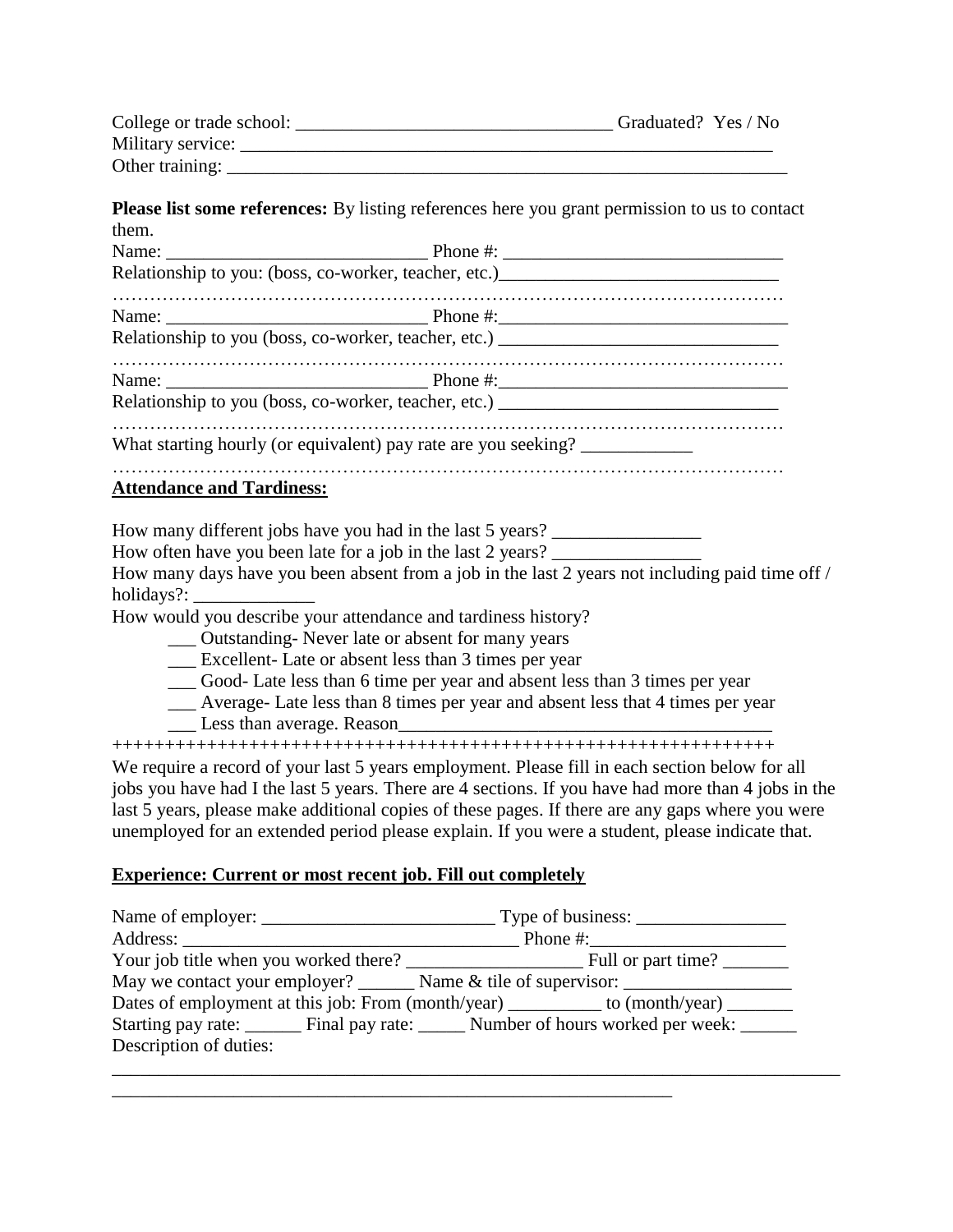Exact reason for leaving: \_\_\_\_\_\_\_\_\_\_\_\_\_\_\_\_\_\_\_\_\_\_\_\_\_\_\_\_\_\_\_\_\_\_\_\_\_\_\_\_\_\_\_\_\_\_\_\_\_\_\_

## **Experience: Next most recent job. Fill out completely**

|                                                                                      | May we contact your employer? _______ Name & tile of supervisor: _______________          |  |  |  |
|--------------------------------------------------------------------------------------|-------------------------------------------------------------------------------------------|--|--|--|
| Dates of employment at this job: From (month/year) _________ to (month/year) _______ |                                                                                           |  |  |  |
|                                                                                      | Starting pay rate: ______ Final pay rate: _____ Number of hours worked per week: ______   |  |  |  |
| Description of duties:                                                               |                                                                                           |  |  |  |
|                                                                                      |                                                                                           |  |  |  |
|                                                                                      |                                                                                           |  |  |  |
|                                                                                      |                                                                                           |  |  |  |
|                                                                                      |                                                                                           |  |  |  |
| <b>Experience: Next most recent job. Fill out completely</b>                         |                                                                                           |  |  |  |
|                                                                                      |                                                                                           |  |  |  |
|                                                                                      |                                                                                           |  |  |  |
|                                                                                      |                                                                                           |  |  |  |
|                                                                                      |                                                                                           |  |  |  |
|                                                                                      | May we contact your employer? _______ Name & tile of supervisor: _______________          |  |  |  |
|                                                                                      | Dates of employment at this job: From (month/year) ________ to (month/year) ______        |  |  |  |
|                                                                                      | Starting pay rate: _______ Final pay rate: _____ Number of hours worked per week: ______  |  |  |  |
| Description of duties:                                                               |                                                                                           |  |  |  |
|                                                                                      |                                                                                           |  |  |  |
|                                                                                      |                                                                                           |  |  |  |
|                                                                                      |                                                                                           |  |  |  |
| Exact reason for leaving: _________                                                  |                                                                                           |  |  |  |
|                                                                                      |                                                                                           |  |  |  |
| <b>Experience: Next most recent job. Fill out completely</b>                         |                                                                                           |  |  |  |
|                                                                                      |                                                                                           |  |  |  |
|                                                                                      |                                                                                           |  |  |  |
|                                                                                      |                                                                                           |  |  |  |
|                                                                                      |                                                                                           |  |  |  |
|                                                                                      | May we contact your employer? _______ Name & tile of supervisor: _______________          |  |  |  |
|                                                                                      | Dates of employment at this job: From (month/year) _________ to (month/year) _______      |  |  |  |
|                                                                                      | Starting pay rate: _______ Final pay rate: ______ Number of hours worked per week: ______ |  |  |  |
| Description of duties:                                                               |                                                                                           |  |  |  |
|                                                                                      |                                                                                           |  |  |  |
|                                                                                      |                                                                                           |  |  |  |

Exact reason for leaving: \_\_\_\_\_\_\_\_\_\_\_\_\_\_\_\_\_\_\_\_\_\_\_\_\_\_\_\_\_\_\_\_\_\_\_\_\_\_\_\_\_\_\_\_\_\_\_\_\_\_\_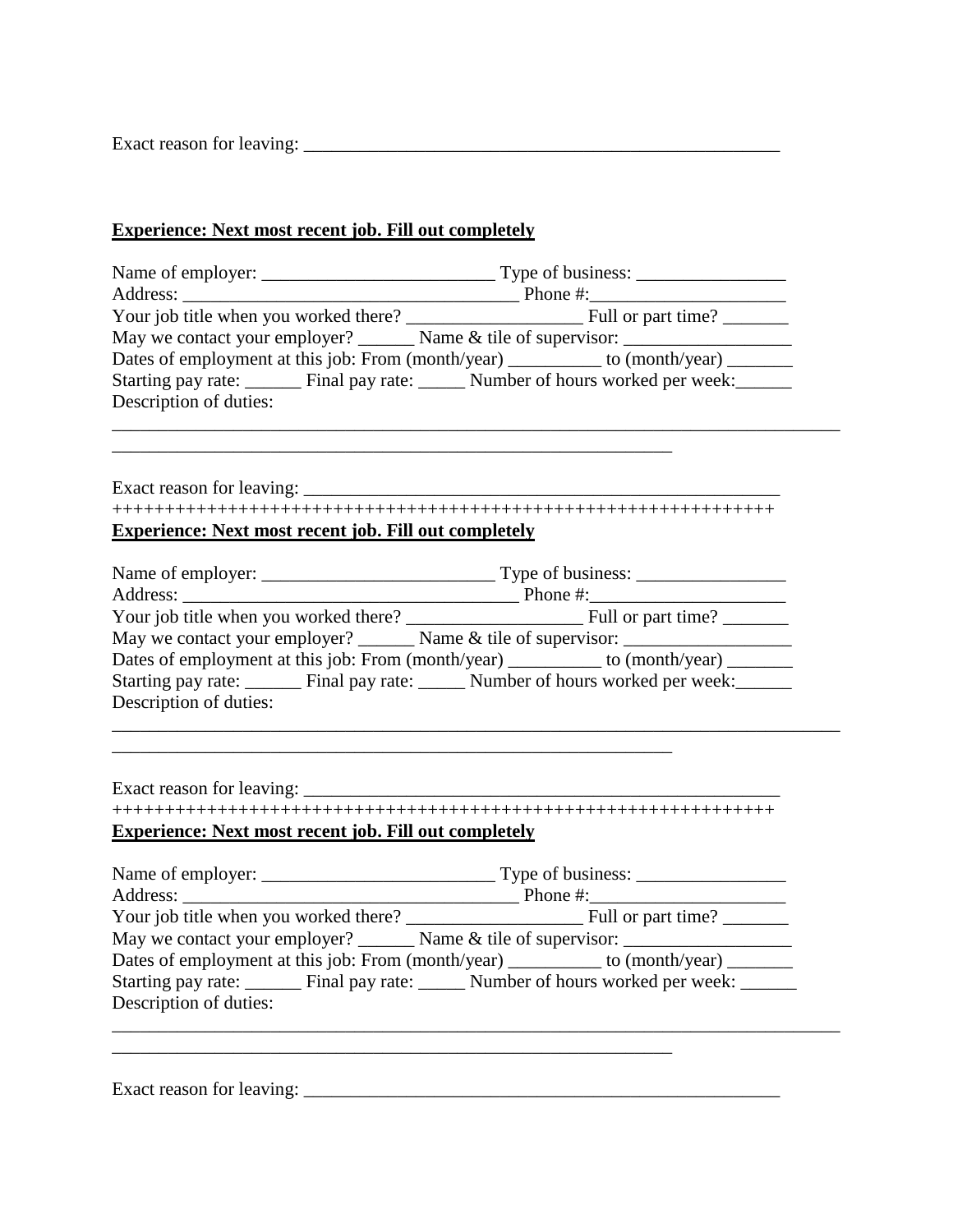## **How did you hear of this opening?** \_\_\_\_\_\_\_\_\_\_\_\_\_\_\_\_\_\_\_\_\_\_\_\_\_\_\_\_\_\_\_\_\_\_\_\_\_\_\_\_\_\_

## **Additional Questions**:

| Yes / No<br>commission) | Have you ever worked on an incentive pay system before? (Flat rate, piece rate,              |
|-------------------------|----------------------------------------------------------------------------------------------|
| Yes / No                | Have you ever evacuated refrigerant from an A/C system? Are you certified? Yes               |
| $/$ No                  |                                                                                              |
| Yes / No                | Have you ever removed an airbag?                                                             |
| Yes / No                | Have you ever operated a forklift? If yes, are you certified? Yes / No                       |
| Yes / No                | Do you have experience with UPS or FedEx shipping software?                                  |
| Yes / No                | Have you ever removed a motor from a vehicle? A transmission? Yes/No                         |
|                         |                                                                                              |
|                         | Have you ever pled guilty or "no contest" to, or been convicted of, a misdemeanor or felony? |
|                         | Yes / No If yes, please give dates and details:                                              |
|                         |                                                                                              |

Have you ever been arrested for any matters for which you are out on bail or on your own recognizance pending trial? Yes / No If yes, please give dates and details: \_\_\_\_\_\_\_\_\_\_\_\_

\_\_\_\_\_\_\_\_\_\_\_\_\_\_\_\_\_\_\_\_\_\_\_\_\_\_\_\_\_\_\_\_\_\_\_\_\_\_\_\_\_\_\_\_\_\_\_\_\_\_\_\_\_\_\_\_\_\_\_\_\_\_\_\_\_\_\_\_\_\_\_\_

Do you have adequate transportation to and from work? Yes / No

+++++++++++++++++++++++++++++++++++++++++++++++++++++++++++++++

**Please read carefully before signing:** If you have any questions regarding the following statements, please ask for assistance.

\*I certify that, to the best of my knowledge and my belief, the answers given by me to the preceding questions and statements made by me in this application are correct and complete. I understand that any false information contained in this application may result in discharge. \*I authorize to communicate with all my former employers, school officers, and persons named as references. I herby release all employers, school officials, and individuals from any liability for any damage whatsoever resulting from giving such information.

\*I understand that as this organization seems necessary, I may be required to work overtime hours outside a normally defined work day or work week. If employed, I understand and agree that such employment may be terminated at any time and with out any liability to me for any continuation of salary, wages, or employment related benefits. \*I understand that this application is for an employed-at-will position and that either party may terminate the employment at anytime without notice. There is no contract for the employment.

Signature:  $\Box$ 

(Skip question if applying for sales)

The dismantler, yard, warehouse, and driver positions are physically strenuous jobs. They require heaving lifting. There will be lots of bending, pushing, pulling, prying, and carrying. These physical activities will go on day after day. Are you able to perform the essential functions of the job you are applying for? Yes / No

| If no, what accomplishments will assist you?         |       |  |
|------------------------------------------------------|-------|--|
| Signature:                                           | Date: |  |
| Did you complete this application yourself? Yes / No |       |  |